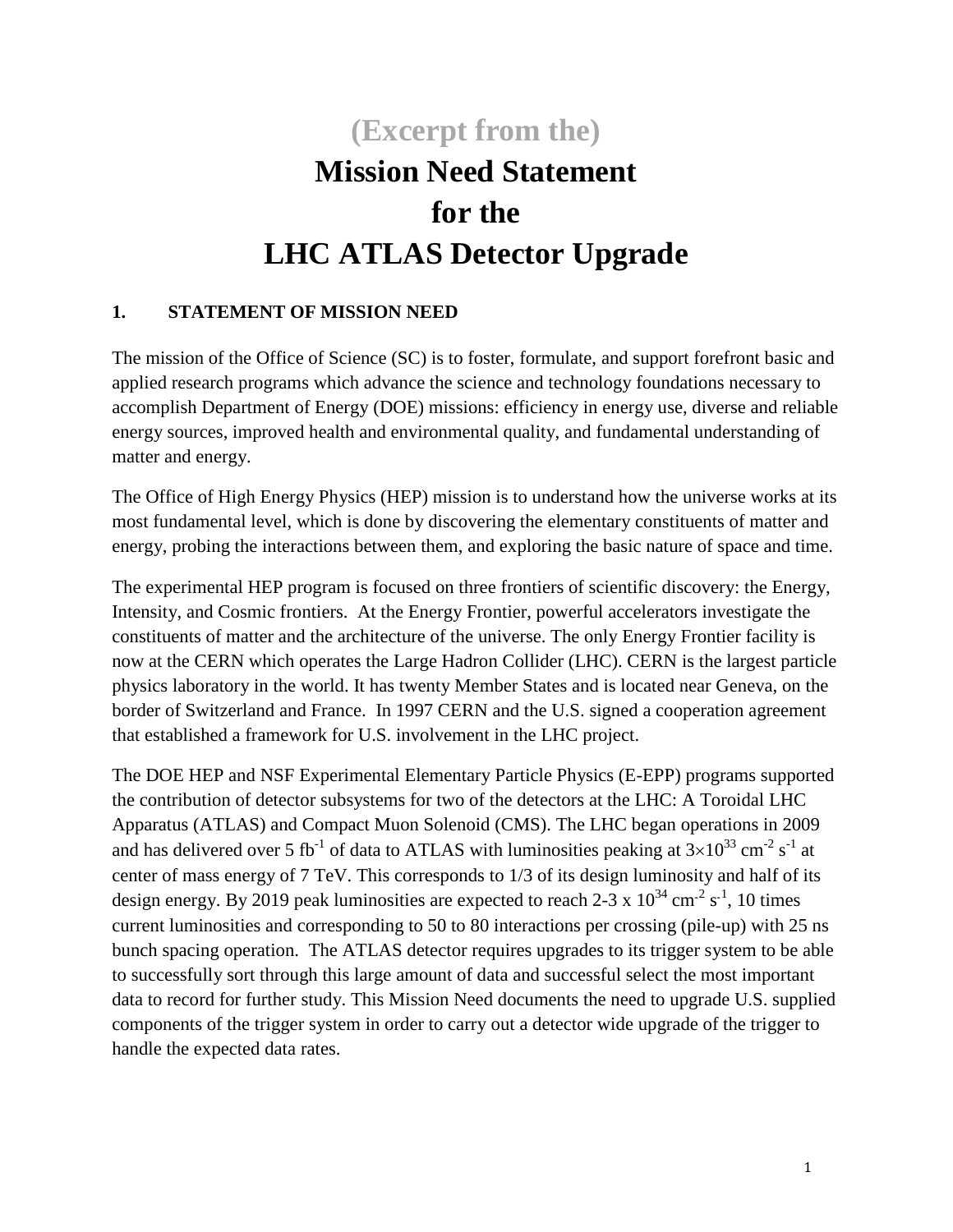# **2. CAPABILITY GAP/MISSION NEED**

The high energy and luminosity available at the LHC offers the best opportunities for exploration of new physics beyond the Standard Model (SM) and for making precision measurements of properties of known phenomena.

Experiments at the LHC have recently announced results on the search for the Higgs Boson and are poised to make further exciting discoveries that will change our fundamental understanding of nature. Significant US participation in the full exploitation of the LHC has the highest priority in the US high-energy physics program. The US participation in the CERN experiments has been crucial. Approximately 1,200 physicists from U.S. institutions conduct research as collaborators in ATLAS and CMS, supported as part of the DOE High Energy Physics research programs and the contribution of US scientists is substantial for example in several key analysis aimed at the Higgs discovery or search for new phenomena. Given the broad experience gained during the earlier LHC runs, US physicists are in a unique position to contribute to further LHC analyses in the best possible way while maintaining the leadership role the US has had over the past two decades.

# Capability Gap

To date in 2012, the LHC has doubled the total luminosity delivered and is expected to continue its operation at center of mass energy of 8 TeV and is expected to deliver from 10 to 20 fb<sup>-1</sup> to each experiment. A long shutdown is being planned for 2018 after which peak luminosities are expected to reach 2-3 x  $10^{34}$  cm<sup>-2</sup> s<sup>-1</sup> corresponding to 50 to 80 interactions per crossing (pile-up) with 25 ns bunch spacing operation.

While the luminosity will increase by a factor of 10, the amount of data that can be transferred for off-line analysis will not be correspondingly increased. It is the function of the trigger system to select the most interesting events for offline analysis, therefore the trigger must be upgraded to efficiently select the same number of events as before from the 10 times greater instantaneous rate. In addition to the higher input rate, there are more events in each beam crossing, which make it harder to select the most interesting events. The proposed upgrade is designed to address these needs.

There is a planned shutdown in 2018 for upgrades of the LHC, and this is the best opportunity to install detector upgrades that are designed to enable ATLAS to fully exploit the physics opportunities afforded by these machine upgrades. The excellent performance of the LHC in 2011 and 2012 has demonstrated its ability to deliver luminosity that exceeds expectations and it is therefore prudent to plan for higher than anticipated luminosity and pile-up conditions.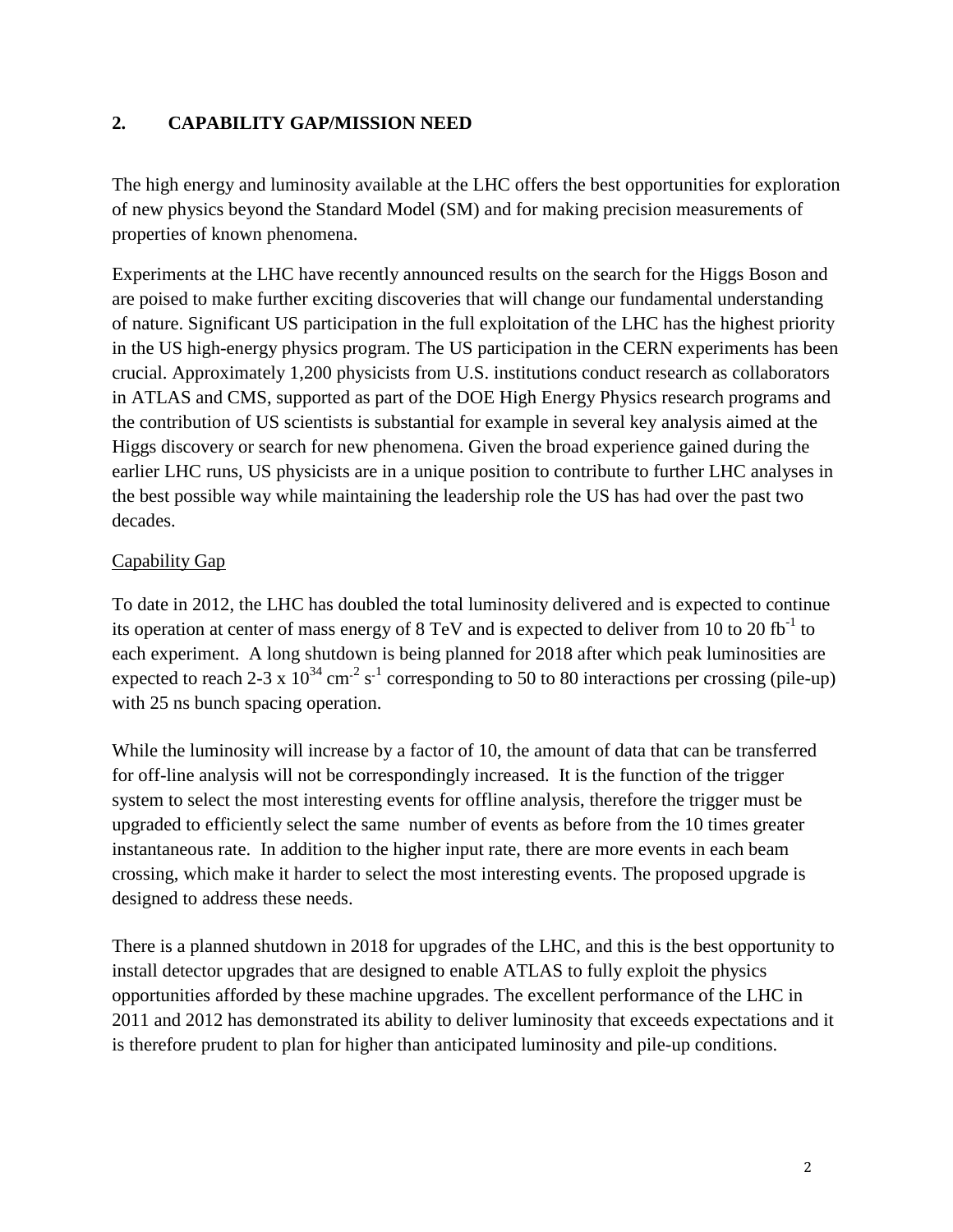The ongoing data taking operation at lower luminosities has helped ATLAS gain experience to plan for upgrades at the higher luminosity that will be needed to study new physics with high efficiency. The overall ATLAS physics program can only succeed if the necessary upgrades are implemented; thereby ensuring that high efficiency for expected physics is maintained as energy and luminosity increase beyond current design.

The ATLAS detector including the U.S. supplied components are not capable of handling the higher data rates of the LHC expected in 2018 and beyond without improvements to the trigger system.

# Other Potential Capabilities

HEP is supporting the US Compact Muon Solenoid (USCMS) collaboration in the international CMS collaboration at the CERN Collider. The CMS experiment is in a similar circumstance and will need upgrades also, which will be the subject of another mission need. There are no other capabilities worldwide capable of addressing this physics.

#### Impact if Gap is Not Resolved

The DOE's High Energy Physics program has invested in the building of the ATLAS detector and is a major participant and contributor in the physics the detector enables. If the U.S. fails to contribute to the upgrade their ability to participate in future physics would be impaired.

#### The priority of fulfilling the mission need relative to other programs

In 2008, the HEP Advisory Panel (HEPAP)/P5 Report identified continued U.S. participation in the LHC physics program as the highest priority for the U.S. HEP program. Highlights of the LHC physics program include searching for the Higgs Boson, investigating the possibilities of additional symmetries of nature or additional dimensions of space-time, and the nature of the dark matter.

#### Benefits from Closing the Gap

Support of the upgrade of the ATLAS Detector at the LHC would enable the US community to remain at the forefront of High Energy physics and the continued pursuit of the prime mission of HEP.

#### Internal/External Drivers

The upgrade schedule for the LHC severely constrains the schedule for the upgrade of the ATLAS Detector.

DOE HEP has a Joint Oversight Group (JOG) in place with the NSF to coordinate the two agency partnership for the support of common LHC based experiments. Through the JOG the